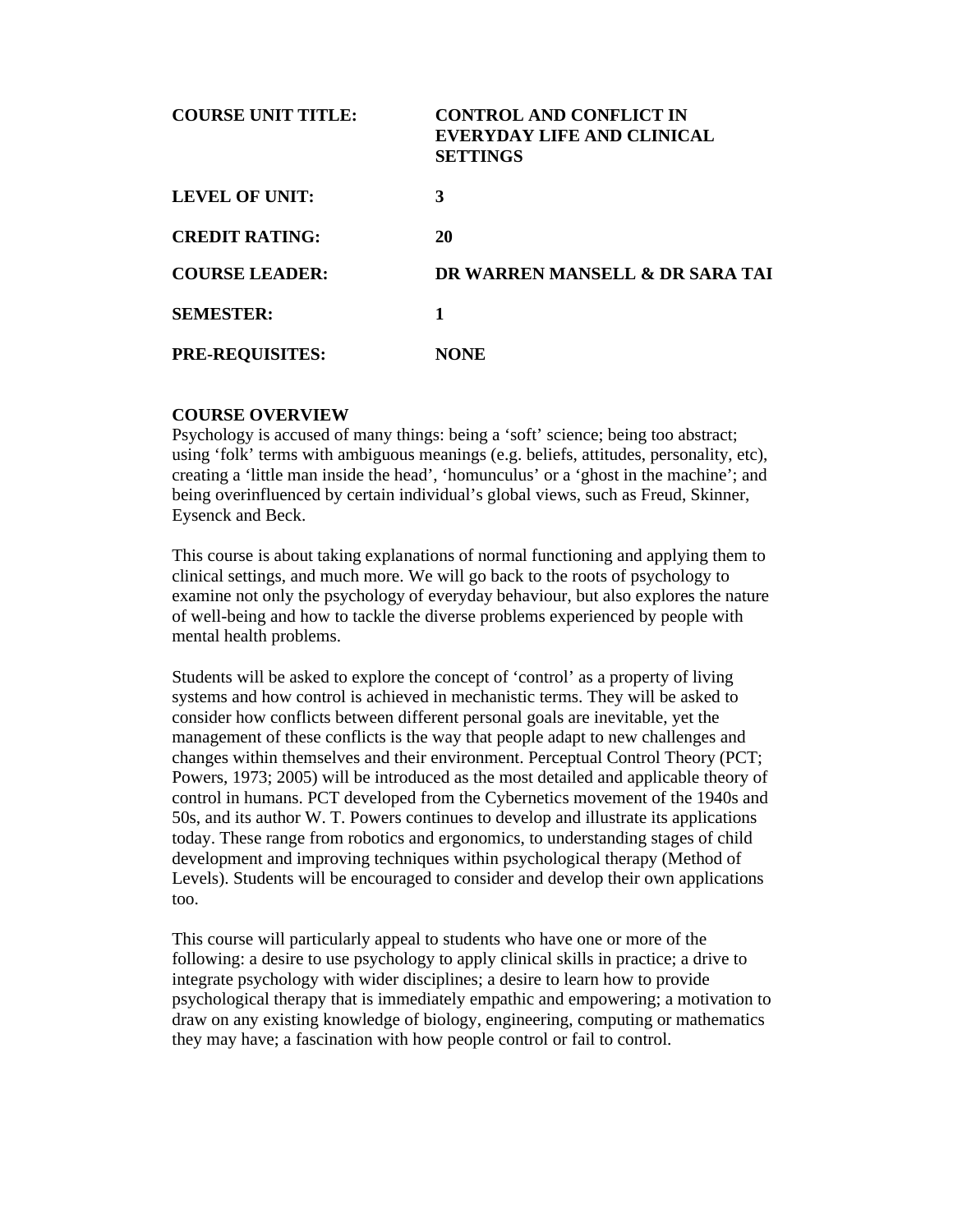Dr Mansell and Dr Tai are both clinical psychologists and cognitive behavioural therapists who provide clinical training throughout the UK and abroad. Dr Mansell received the Faculty Teacher of the Year Award in 2008.

# **AIMS**

- To appreciate the importance of control in determining mental well-being
- To understand how control can be achieved in mechanistic terms
- To appreciate that conflict between different goals best represents the problems to which humans need to adapt
- To understand the principles, mechanisms, implications and applications of Perceptual Control Theory (PCT).
- To develop experience and an understanding of Method of Levels as a psychotherapeutic technique.
- To develop key transferrable skills in critical and analytical thinking, reflectivity, team working, writing skills, communication, oral presentation and personal development.

## **OBJECTIVES**

By the end of the course, the student should be expected to:

- Have a good understanding of the nature of control and how it is vital for wellbeing
- Have a good knowledge of PCT including its strengths and applications, limitations and potential extensions
- Have experience in Method of Levels and develop an understanding of how it may help people deal with their problems and manage their life

## **COURSE OUTLINE**

The following topics will be covered:

- 1. What is Control? Introduction of the principles and mechanisms of control within engineering, biology, cybernetics and psychology.
- 2. What Causes Conflict and How is it Managed? A discussion of conflict across wide domains including practical demonstrations and everyday examples.
- 3. Hierarchies. An explanation of how personal goals are organised and controlled hierarchically.
- 4. Reorganisation. An explanation of how people change and adapt to new challenges from skill acquisition through to recovery from mental health problems
- 5. Improving Your Understanding of PCT. Students will receive detailed constructive feedback and advice on their first assignment.
- 6. Revisiting Psychology. A collaborative attempt to revisit key areas from the perspective of control, such as operant conditioning, cognitive psychology and neuroscience.
- 7. Psychological Processes. An explanation of how familiar concepts within psychology sit within PCT, such as: automaticity, awareness, learning,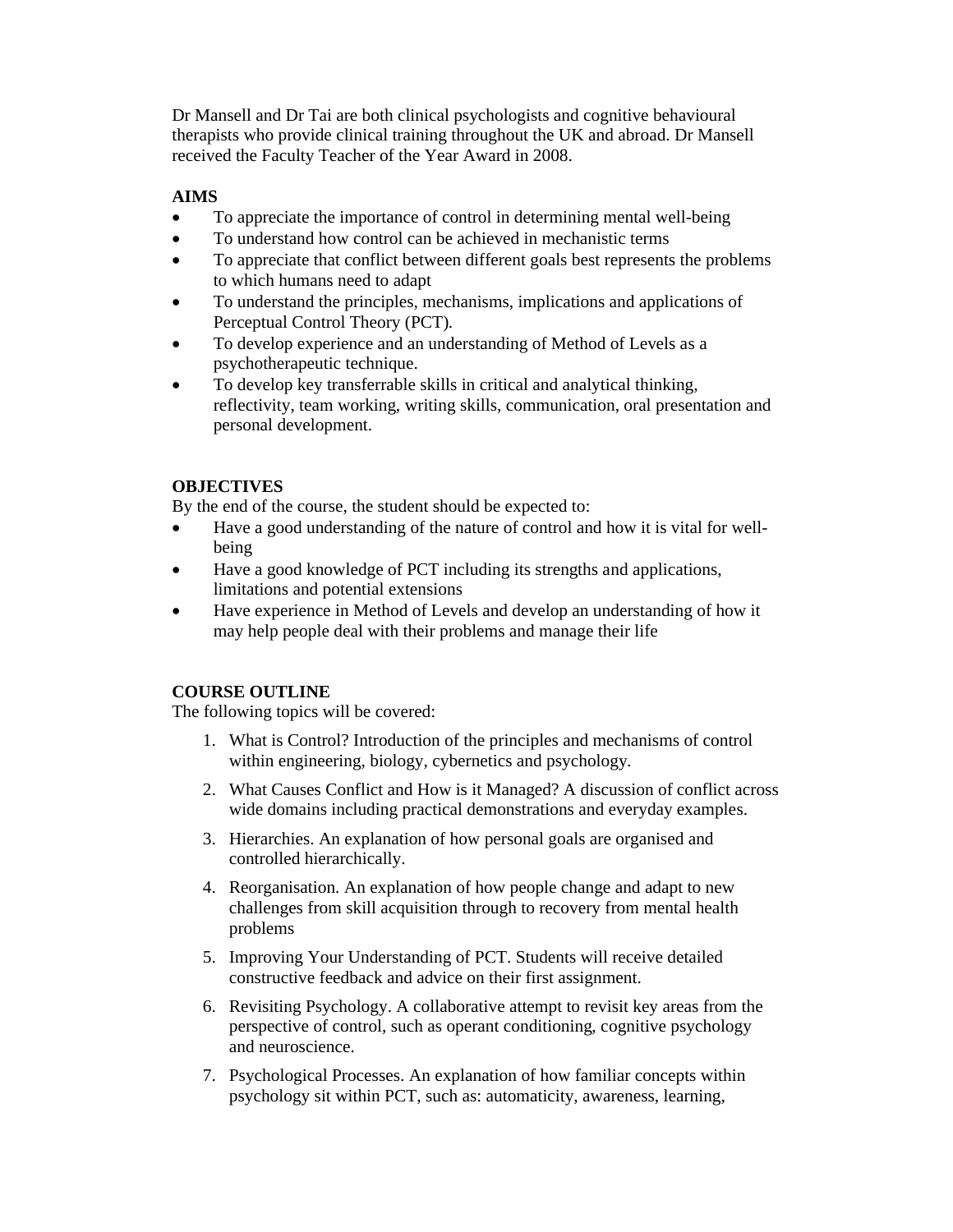memory, language, beliefs, emotion, imagination, personality, and cognitive behavioural therapy.

- 8. Introduction to Method of Levels: An introduction to a psychotherapeutic technique for facilitating intrinsic change or "How to do psychotherapy without getting in the way"
- 9. Applications of PCT. The further uses of PCT within robotics, human factors, education, sociology, and psychology.
- 10. Method of Levels: Further training including an opportunity to practice a therapeutic technique and to develop listening and questioning skills.
- 11. Future Directions of PCT. Student's perspectives on how PCT could be explored, utilised, and modified.

#### **MODE OF LEARNING**

The course involves 11 x 2 hour sessions. It is supported by the Blackboard Virtual Learning Environment. All students will be registered on the system, which provides discussion boards, powerpoint slides, references, web links, images, glossary and computer simulations. All sessions will involve a mixture of lectures, team working, practical group tasks, audio, video or computer demonstrations, and open discussion. The principles of PCT suggest that the best conditions for learning are those which match the motivations of the students and help them to become aware of the areas in which they require further information, experience or practice. The lecturer will endeavour to match mode of the learning with these principles, and appreciate feedback from students if it diverges from these principles!

#### **ASSESSMENT**

Assessment will be divided between

- a 1000-word essay explaining Perceptual Control Theory (PCT); 25% of the mark; handed in during the fifth week and used as a formative assessment

- a problem-based group learning exercise involving a group oral presentation to the class; 25%

- a 2000-word individualised essay providing an implication, application or test of PCT; 50%; handed in during 10th week

#### **SUGGESTED READING**

Marken, R. (2002). Looking at behavior through control theory glasses. *Review of General Psychology, 33, 260*-270.

Powers, W. T. (1973; 2005). *Behavior: The Control of Perception.* Benchmark Publications.

Powers, W. T. (1998). *Making Sense of Control*. Benchmark Publications.

Cziko, G. (2000). *The Things We Do.* MIT Press. Full text available at http://faculty.ed.uiuc.edu/g-cziko/twd/

Mansell, W. (2005). Control Theory and Psychopathology. An Integrative Approach. *Psychology and Psychotherapy: Theory Research and Practice, 78, 141*-178.